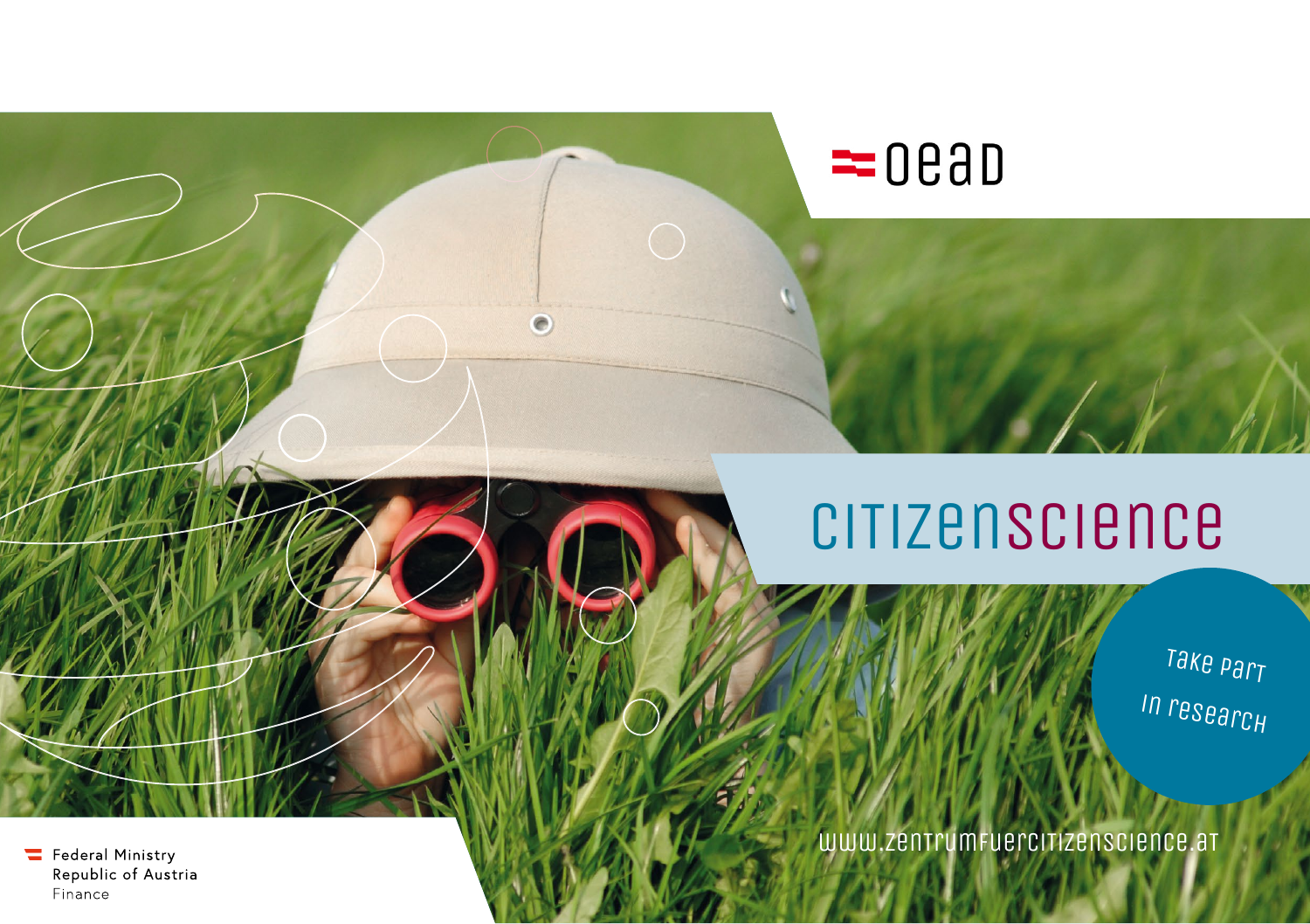# CiTizenScience in AusTria

More and more citizens measure, observe, photograph and send data to researchers to support them in their daily work. Some of them even initiate research projects of their own. This form of science, where projects are carried out in collaboration with interested citizens, is called citizen science.

To anchor citizen science more firmly in Austria the Federal Ministry of Education, Science and Research (BMBWF) established the OeAD Center for Citizen Science in 2015. This centre places special emphasis on cooperation between science and schools. As an information and service centre for researchers and citizens the centre provides information, advice, financial support and networking on citizen science and coordinates a number of initiatives.

For example, the funding programme Sparkling Science 2.0 breaks down barriers between schools, science and society in multi-year citizen science projects.



The research competition Citizen Science Award supports Austrian research projects and motivates interested parties to take part. A network of contact persons at research institutions contributes to an improved exchange of Austrian actors and to the institutional anchoring of citizen science.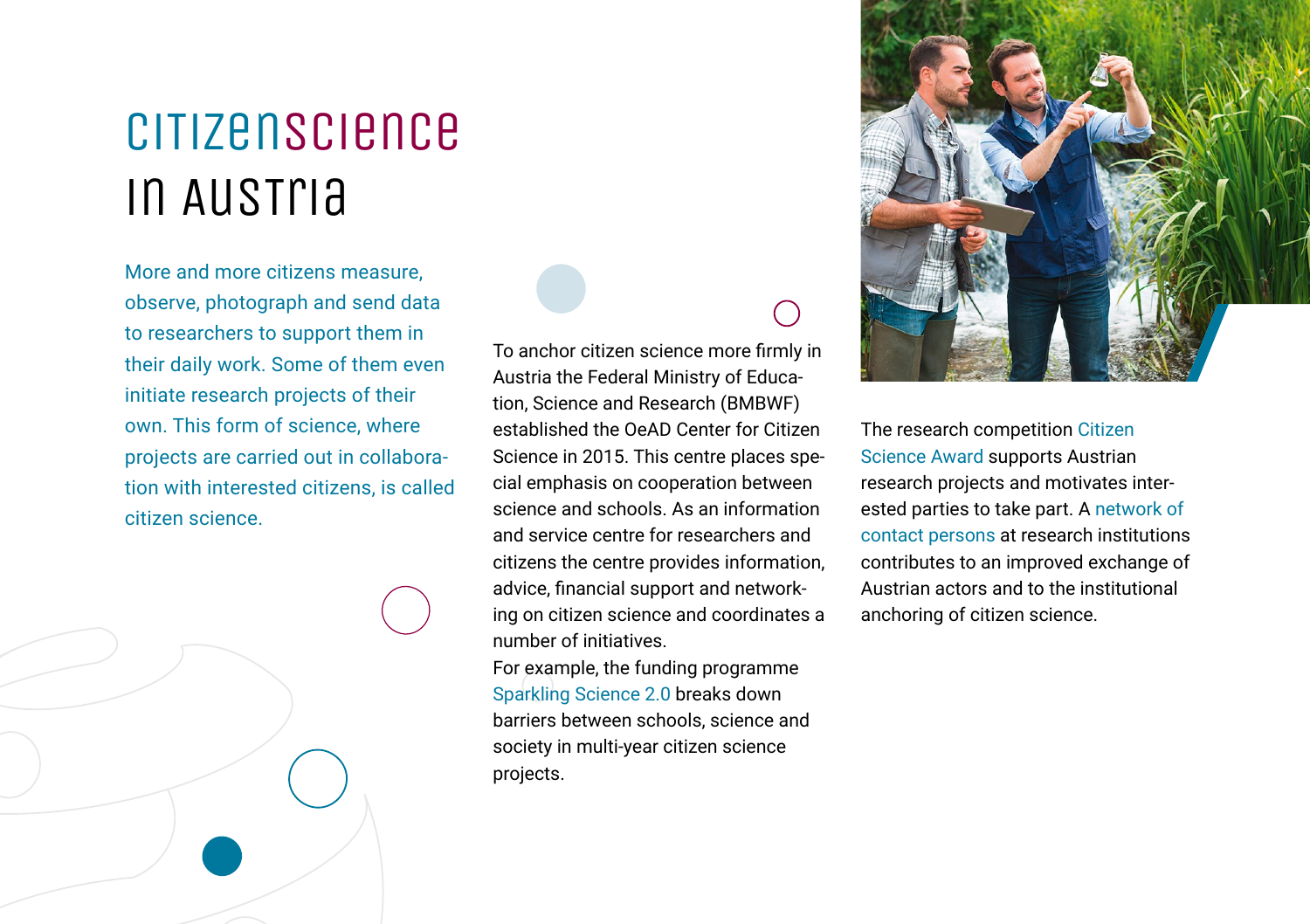# We promote, coordinate. inform and connecT

#### **Sparkling Science 2.0 – Funding of new citizen science projects**

The research funding programme "Sparkling Science 2.0", which the OeAD coordinates on behalf of the Federal Ministry of Education, Science and Research (BMBWF), supports innovative Austrian citizen science projects. The aim is to actively involve pupils of all school levels as well as the civil society in the research process. More information is available at [www.sparklingscience.at](https://www.sparklingscience.at/)



#### **Network of Citizen Science and Young Science contact persons**

The OeAD coordinates a network of Citizen Science and Young Science contact points with representatives of numerous Austrian higher education and research institutions. These act as internal and external interfaces for citizen science and Young Science at their institutions. Among other things, they are responsible for passing on information and contacts on the subject of citizen science and Young Science and can be contacted by researchers as well as by interested citizens. All contact details are available on the OeAD Center for Citizen Science's website.

#### **Lectures as an introduction to citizen science**

Despite the growing popularity of citizen science many researchers are not yet familiar with the topic and the numerous possibilities and challenges of the citizen science approach. Therefore the OeAD offers Austrian scientific institutions and their researchers free introductory lectures on various aspects of citizen science.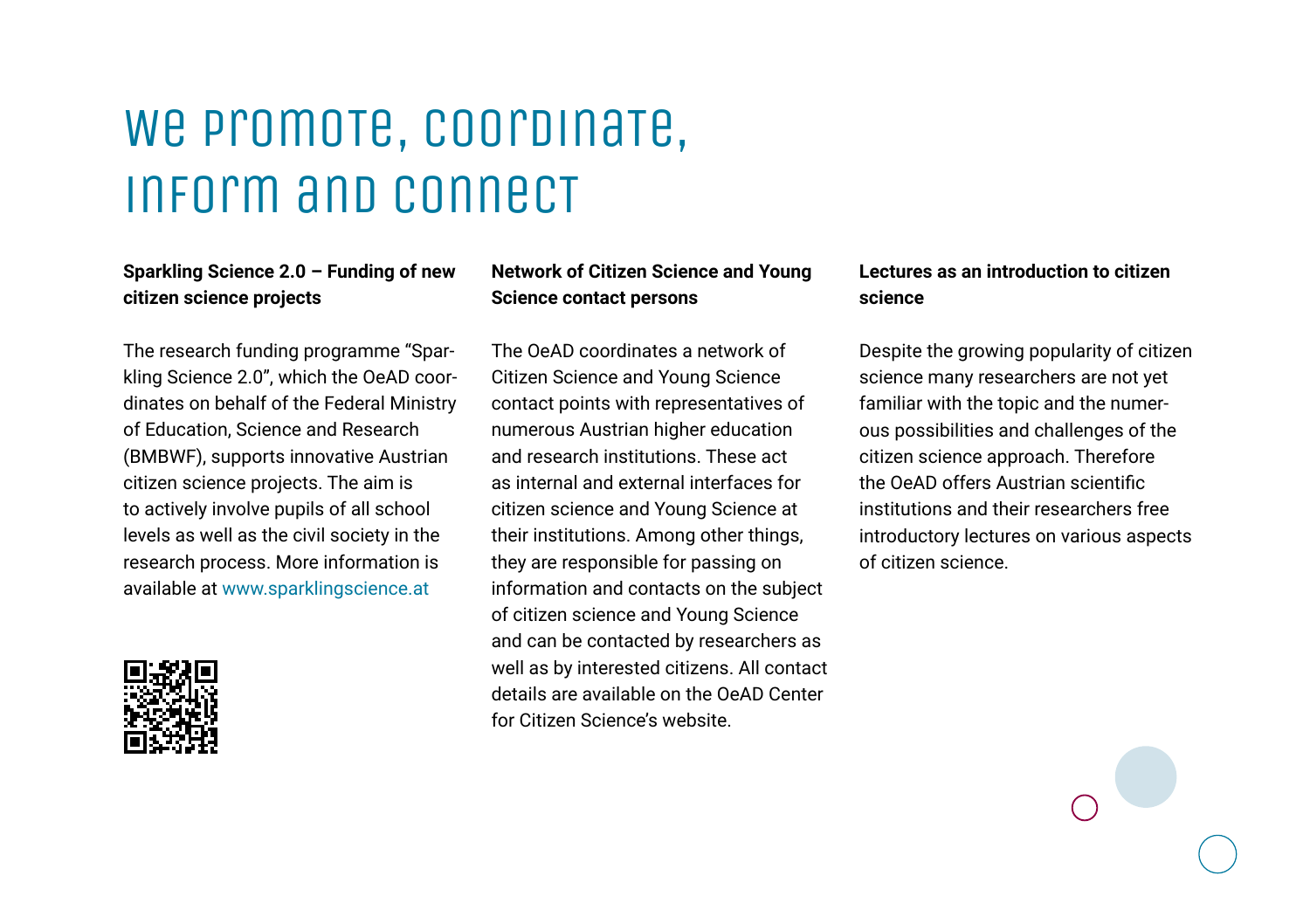### CiTizenScience Award

#### **A competition for children, young people and adults**

- Every year school classes and individuals are invited to take part in various research projects from 1 April to the end of the school year.
- The type of participation  $-$  e.g. via app, questionnaire, e-mail – is just as varied as the topics and questions of the respective projects that invite people to take part in research. Which bumblebee species are common in Austria? What possibilities do you have to participate in politics? How is language used in Austria? These are just a few of the questions that have been jointly researched in recent years.
- The most committed citizen scientists can look forward to cash and noncash prizes, which will be awarded at a festive event in the autumn. During the day lectures, guided tours and interactive hands-on stations invite children, young people and adults to immerse themselves in scientific topics and get to know researchers personally. The highlight of the day is the Citizen Science Award ceremony that follows.



**Call for researchers: Become part of the competition with a citizen science project!**

• To become part of the Citizen Science Award researchers can apply with their citizen science projects each autumn for the competition in the following year.

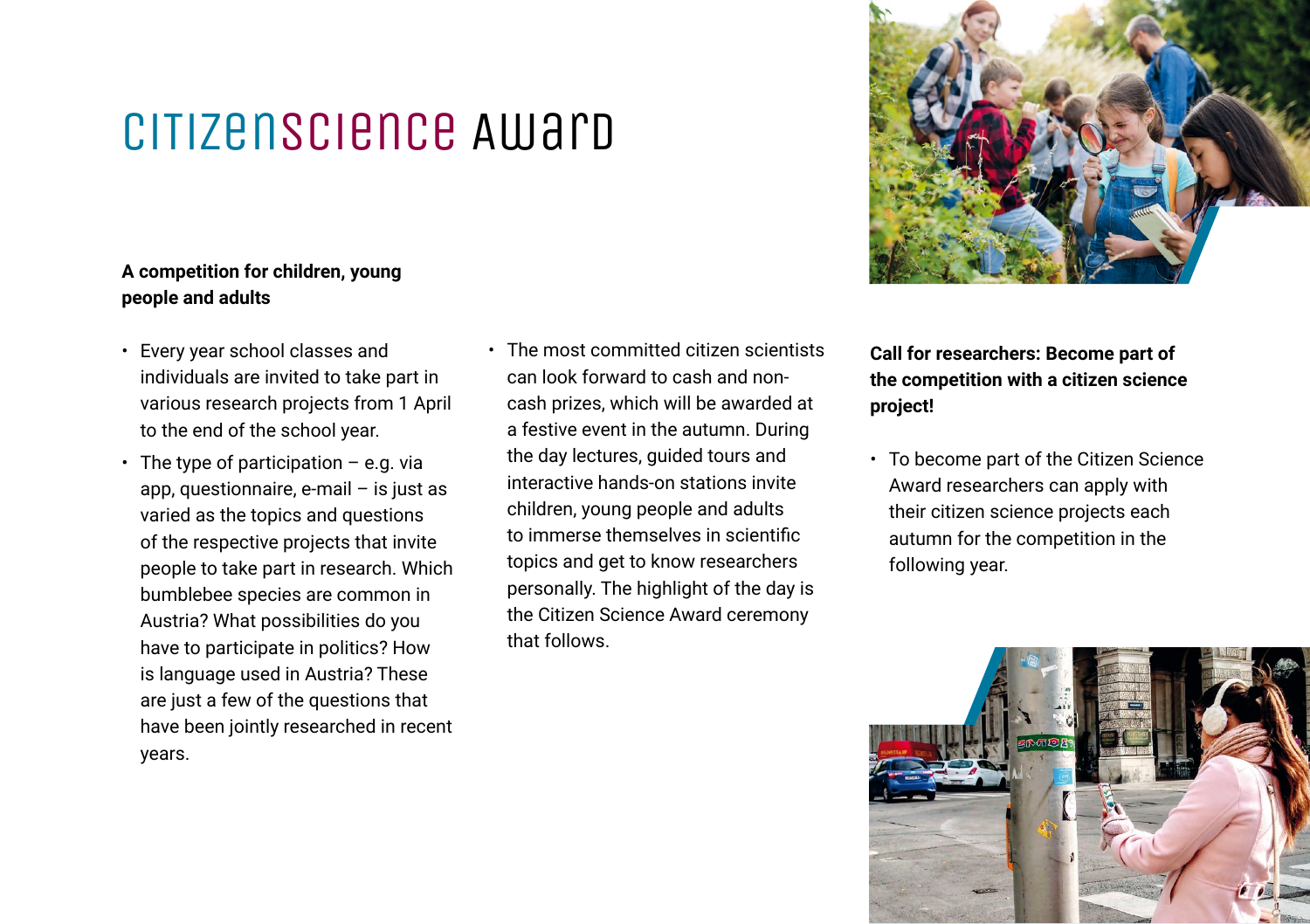#### **Literature tip: Research with schools. A guide for joint citizen science projects**

In the brochure "Citizen Science – Research with Schools. Basics, recommendations & practical tips for joint projects" researchers and teachers will find help for collaboration between science and schools. It is based on the many years of experience of the members of the working group "Citizen Science at/with Schools", which is coordinated by the OeAD. The working group is part of the Citizen Science Network Austria.